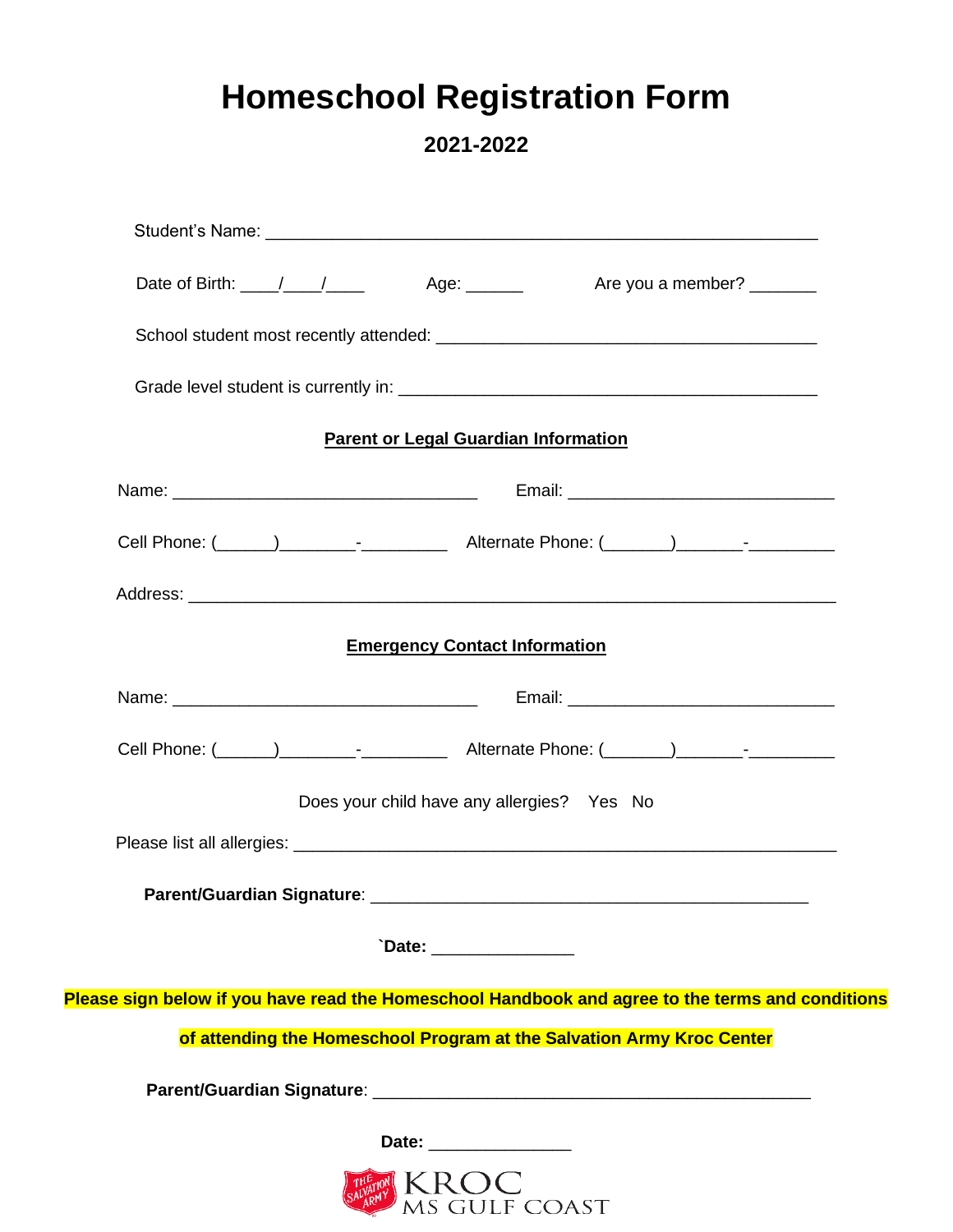# **RELEASE AND WAIVER FORMS**

**PHOTO RELEASE** I certify that I am the age of majority and having the right to contract in my own name and on behalf of all minors on the Membership Application, Day Pass, or other form of admittance to the Kroc Center and to the extent herein set forth. I hereby irrevocably grant to The Salvation Army, its successors and assigns, its agents and those by whom it is commissioned, the absolute, unrestricted and unlimited license, right, permission, and consent to use and reuse, disseminate, copyright, print, reproduce, publish and republish, for any and alltrade purposes or commercial or other advertising or public purposes, and in any and all advertising, publicity, display, publication or media, my and my minor's names, signature and likenesses, and any portraits, pictures, photographic prints or other representations of me and/or my minors, or in which any may appear, or any reproductions or sketches thereof or parts thereof, photographic or otherwise, with such additions, deletions, alterations or changes therein as you in your discretion may make, either separately or together with names or fictitiousnames, or the name of another person, with or without any statements or testimonials made by me, or authorized by me which you may, in your discretion, prepare for use in connection therewith. I warrant that I have not limited or restricted the use of my or my minor's name or photograph to the use of any organization or person. I hereby grant unrestricted use of audio tracks or text by The Salvation Army for such purposes as The Salvation Army may deem appropriate. I hereby release and discharge The Salvation Army, its successors, assigns and agents from all claims and demands arising out of or in connection with the use of any of the foregoing, including any claims for defamation, invasion of privacy or violation of any statutory right.

Member Initials

**LIABILITY WAIVER** – I understand that the use of facilities, equipment, and participation in programs offered by The Salvation Army Kroc Center may involve risk of bodily injury or property damage. I agree to assume such risks to me and on behalf of all minors on the Membership Application, Day Pass, or other form of admittance to Kroc Center programs. I understand it is up to me to consult with physicians or other medical professionals to ensure thatI and my minors can safely participate in activities and events offered by The Salvation Army Kroc Center. I understand and agree that I am relinquishing my right and the rights of my estate or heirs to make any claim of any nature against The Salvation Army, its agents, employees, and volunteers.

Member Initials

I represent to The Salvation Army, that neither I, nor anyone I am signing on the behalf of, are registered sex offenders in any legal jurisdiction and that furthermore, I have an affirmative duty to The Salvation Army to immediately disclose to The Salvation Army any change in registered sex offender status for myself or anyone I am signing for who seeks admittance at the RJKCCC. For the safety of all concerned, membership is denied to known registered sex offenders.

Member Initials \_

**NOTICE** - In order to promote a safe and secure environment, The Salvation Army Kroc Centerhas placed video cameras in various locations. As part of our commitment to the safety of children and vulnerable persons, The Salvation Army Kroc Center reserves the right to consult public sources to determine whether any member or guest of any member poses an unreasonable risk of harm to its patrons, staff, or visitors.

Member Initials \_

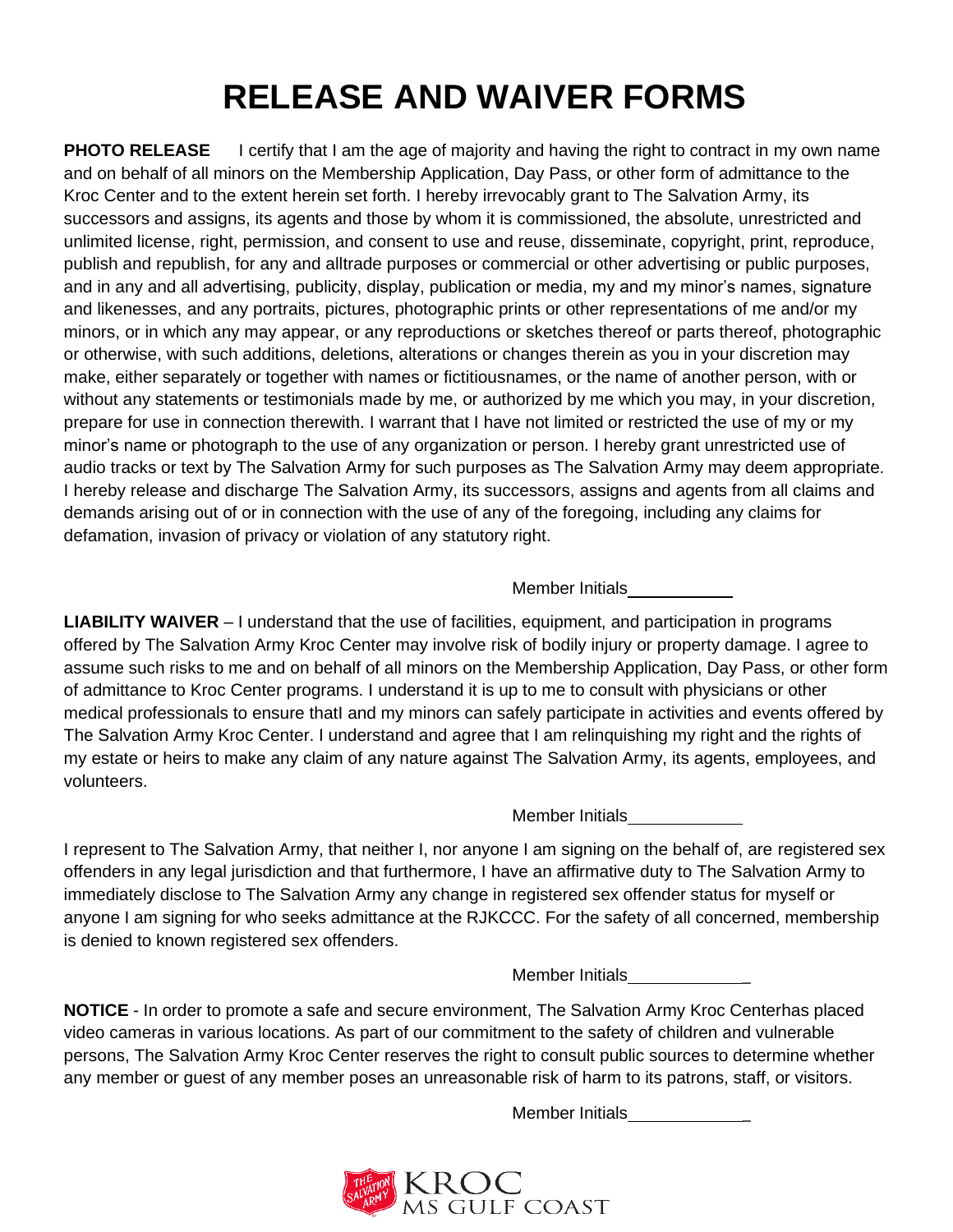# **RETURNED CHECK / ELECTRONIC FUNDS TRANSFER POLICY** - There is a \$30 charge for

each non-sufficient funds transaction. Non-payment may result in termination of membership.

Member Initials

**CANCELLATION POLICY** - Membership fees are non-refundable. In order to cancel or make a change to a membership agreement, the Primary Member must fill out a Membership Change Form. If submitted after the 10th of the month, it will not be effective until the end of the followingmonth.

Member Initials

**LIABILITY WAIVER** – I understand that the use of facilities, equipment, and participation in programs offered by The Salvation Army Kroc Center may involve risk of bodily injury or property damage. I agree to assume such risks to me and on behalf of all minors on the Membership Application, Day Pass, or other form of admittance to Kroc Center programs. I understand it is up to me to consult with physicians or other medical professionals to ensure thatI and my minors can safely participate in activities and events offered by The Salvation Army Kroc Center. I understand and agree that I am relinquishing my right and the rights of my estate or heirs to make any claim of any nature against The Salvation Army, its agents, employees, and volunteers.

Member Initials

I represent to The Salvation Army, that neither I, nor anyone I am signing on the behalf of, are registered sex offenders in any legal jurisdiction and that furthermore, I have an affirmative duty to The Salvation Army to immediately disclose to The Salvation Army any change in registered sex offender status for myself or anyone I am signing for who seeks admittance at the RJKCCC. For the safety of all concerned, membership is denied to known registered sex offenders.

*I understand that this is a legal document. I acknowledge that I have read this document andthat I understand the words and language in it.*

\_\_\_\_\_\_\_\_\_\_\_\_\_\_\_\_\_\_\_\_\_\_\_\_\_\_\_\_\_\_\_\_\_\_\_\_\_\_\_\_\_\_\_\_\_\_\_\_\_\_\_\_\_\_\_\_\_\_\_\_\_\_\_\_\_\_\_\_\_\_\_\_\_\_\_\_\_\_\_\_\_\_\_\_\_\_\_

\_\_\_\_\_\_\_\_\_\_\_\_\_\_\_\_\_\_\_\_\_\_\_\_\_\_\_\_\_\_\_\_\_\_\_\_\_\_\_\_\_\_\_\_\_\_\_\_\_\_\_\_\_\_\_\_\_\_\_\_\_\_\_\_\_\_\_\_\_\_\_\_\_\_\_\_\_\_\_\_\_\_\_\_\_\_\_

Parent/Guardian Signature Date Date Communication of the Date Date Date

Printed Parent/Guardian Name Date Date of Contract and Contract of Contract and Date Date Date



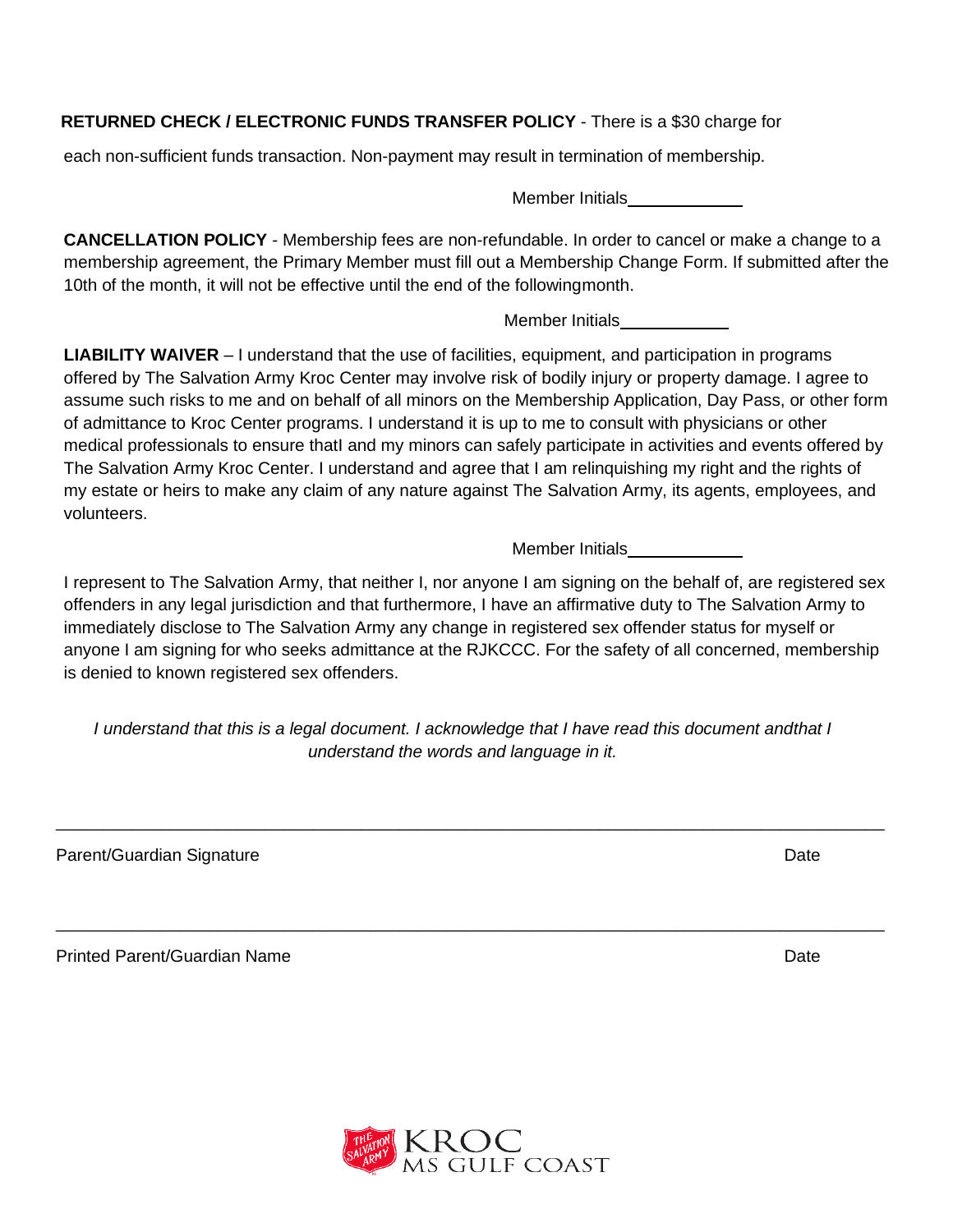# DISCIPLINARY PROCEDURES

**The following is a list of disciplinary procedures for homeschool students. They are modified according to the** severity of the offensive behavior and the age of the child. The purpose of each action is to bring about a **change ofbehavior and is not simply punitive in nature. These actions are devised and applied to discourage continuation ofunacceptable conduct. All procedures may not be appropriate to use with every child. While they are listed below in an order of severity this does not state nor imply that they will be used in this order. Certain behavior may require serious disciplinary action such as suspension or expulsion on the first offense. Disciplinary action is handled on a case-by-case basis, as some actions may not fit the solutions listed below.**

**1. Warning – Students are issued a verbal warning, parents and/or guardians may be contacted as well.**

2. Written warning – Student receives a written letter citing the incident details and action to follow, and **aletter is kept on file. Parents are contacted regarding the incident.**

**3. Parent teacher conference – Students and parents will meet with the affected party and the Music andCreative Arts Coordinator.**

**4. Disciplinary hearing - A meeting will be held between the Director, Coordinator and the student and theirfamily to decide the next appropriate step.**

**Disciplinary action depends on the teacher or offended parties reporting of an incident worthy of discipline. No teacher or parent of another student is permitted to discipline any child, all incidents must be reported to the Musicand Creative Arts Coordinator immediately.**

**By signing this Program Enrollment Form, I (we) agree to the following: program enrollee will always abide by theterms of this agreement during the period of the program enrollment and will comply with all rules and regulationsposted or otherwise communicated to enrollee. The Salvation Army Kroc Center reserves the right to remove fromthe facility or terminate the enrollment of any program enrollee who fails to comply with any posted rules and regulations or otherwise breaches the terms of this agreement, in which case the program enrollee will not be entitled to a refund of dues. Program enrollment rights are not transferable, and grant**  permission for the Kroc Center to make and use visual recordings of all individuals listed on this form for its **responsible use.**

**By signing below, you agree to these terms and understand that enrollment fees are non-refundable.**

**Signature:** 2008. 2019. 2019. 2020. 2021. 2021. 2021. 2022. 2022. 2022. 2022. 2022. 2022. 2022. 2022. 2022. 2022. 2022. 2022. 2022. 2022. 2022. 2022. 2022. 2022. 2022. 2022. 2022. 2022. 2022. 2022. 2022. 2022. 2022. 2022.

**Print Name:**

**Does the participant have any medical conditions of which the instructors should be aware?**

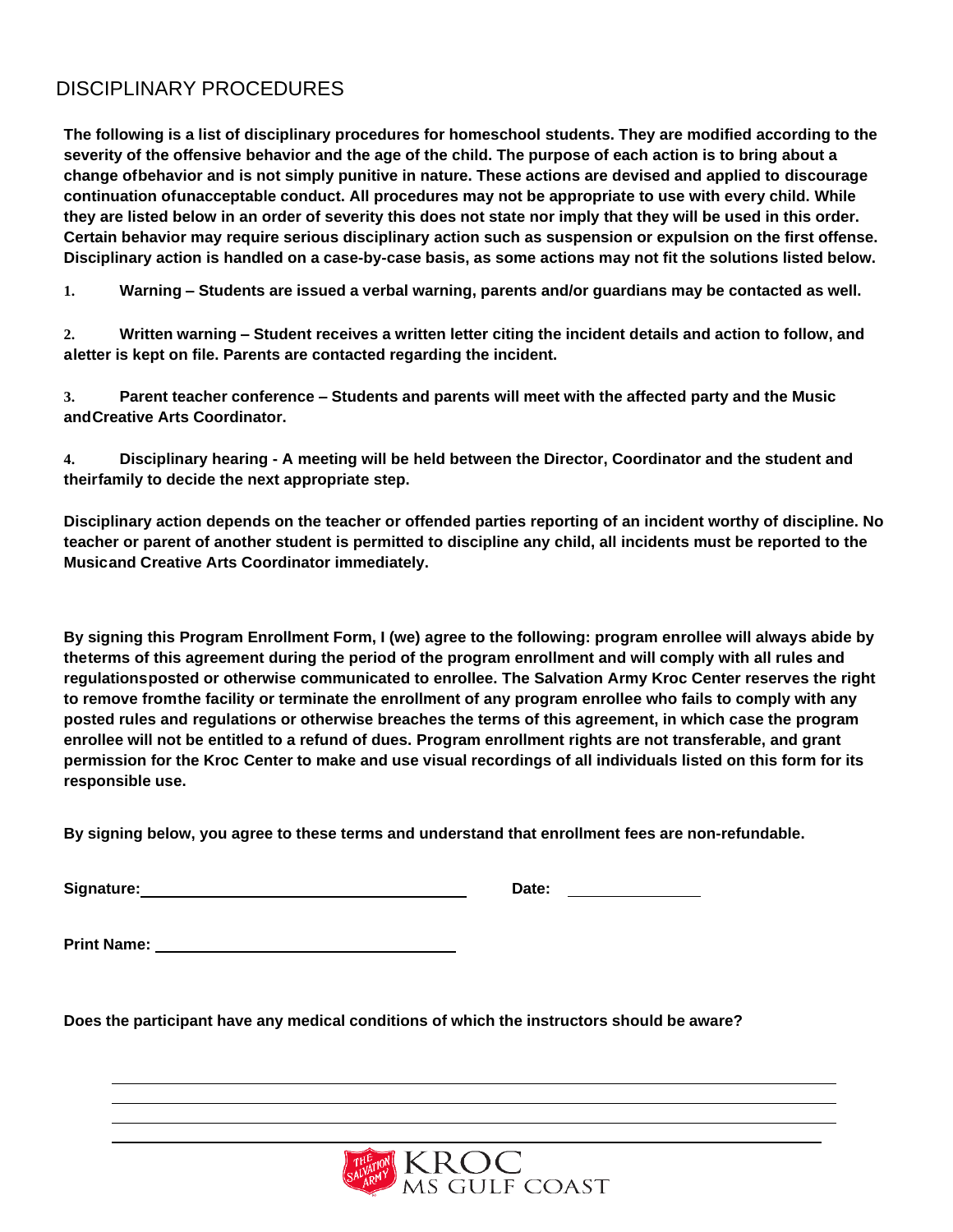# **Spring 2022 Class Selection**

Date of Birth: **Example 3** 

| <b>Student Name:</b> |  |
|----------------------|--|
| Age:                 |  |

Please use the spaces below to write in your class selections (if there is a class that is in a different age category than your child, please contact Felicia Bond for approval)

| <b>Monday</b>                                                                                                               | <b>Wednesday</b>                |
|-----------------------------------------------------------------------------------------------------------------------------|---------------------------------|
| 1. $\qquad \qquad$                                                                                                          | 1.                              |
| 2.                                                                                                                          | 2. $\qquad \qquad$              |
| 3.<br><u> 1980 - Johann Barn, mars ar breithinn ar breithinn an t-Amhain ann an t-Amhain an t-Amhain an t-Amhain an t-A</u> | $3.$ $\overline{\phantom{a}}$   |
| 4.                                                                                                                          | 4. $\overline{\phantom{a}}$     |
| 5.                                                                                                                          | <b>Tuesday/Thursday</b>         |
| 6.                                                                                                                          | 1. <u>_______________</u> _____ |
|                                                                                                                             |                                 |

# **Please mark an X next to each class you want to sign up for Ages 5-7**

### **\_\_\_\_Art Exploration**

Discover new skills and talents while designing unique creations using a variety of materials including paint, safety scissors, and recycled materials to make crafts and sculptures.

### **\_\_\_\_Ballet Basics**

Students will learn the very basics of ballet such as the five foot positions, coordination, musicality, as well as learning through fun and imagination. They will develop good dance posture through stretching and strengthening exercises, while improving listening skills and the ability to follow instructions. Students will have the opportunity to perform in the Spring Recital.

### **\_\_\_\_Creative Movement**

Creative Movement is a class designed to help students learn to listen to music and move their bodies. They will develop body and facial expressions while developing a love for dance. Students will have the opportunity to perform in the Spring Recital.

### **\_\_\_\_Primary Music**

This class promotes music literacy through active music making. Students will explore playing instruments, experience playing as a group, and build a solid music foundation.

### **\_\_\_\_Sprouts**

Spouts is a hands-on gardening class involving art and creativity. This class introduces young gardeners to the art and science of gardening, while helping them develop leadership and life skills. Students will have the opportunity to plant and nurture their own plants in our Prayer Garden. In addition to gardening, the students will also create art to display in the Prayer Garden.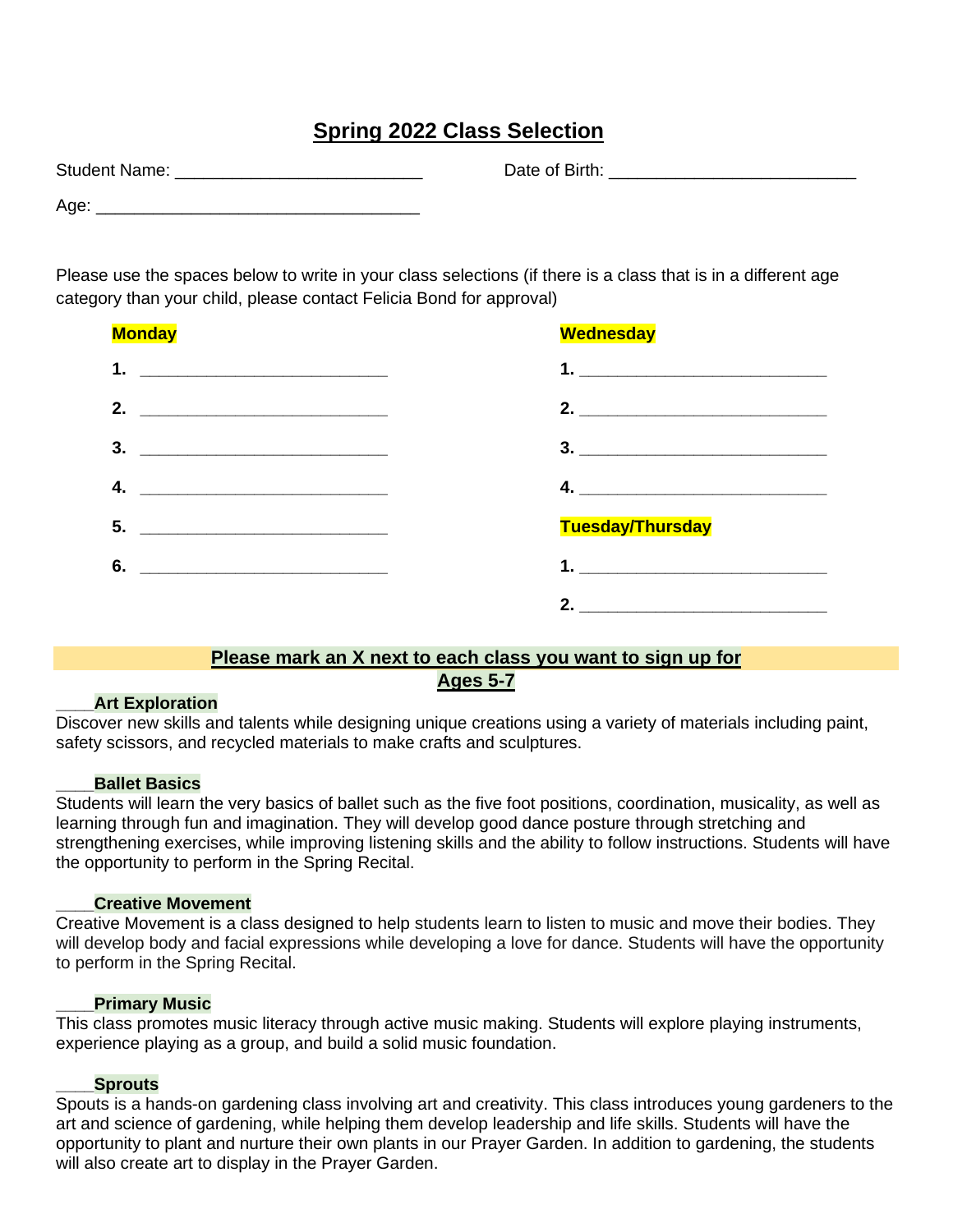# **Please mark an X next to the classes you want to sign up for Ages 8 & Up**

# **\_\_\_\_Ballet**

Ballet is one of the oldest styles of dance in existence, dating back to the 1500's! Students will learn the very basics of ballet such as dance vocabulary, the five foot positions, musicality, choreography, and so much more! Students will have the opportunity to perform in the Spring Recital.

# **\_\_\_\_Basketball**

This class is an introduction to the sport of basketball! Open to both boys and girls ages 8+. Through ageappropriate, fun practice plans, students will learn the fundamentals of basketball including [shooting, dribbling,](https://www.i9sports.com/coaching-resources/basketball/coaching-videos) [and passing.](https://www.i9sports.com/coaching-resources/basketball/coaching-videos)

# *This class meets two times per week on both Tuesdays and Thursdays.*

# **\_\_\_\_Drama**

Students will study acting methods, monologues, history of acting, and more. Each student will choose a monologue for study and performance at the end of the semester. Students can expect to grow in emotional expression, movement, dialect, and other aspects that make a well-rounded actor.

# **\_\_\_\_Foundations of Music**

This class focuses on music theory that is applicable to any style of music and any student of music. Students will learn through musical games, percussion instruments, various musical genres, and musical composition. *All piano and guitar students are required to take this class.*

# **\_\_\_\_Groundbreakers Gardening**

This gardening class is for those who love the outdoors! Students can expect to learn plant growth and development, planting seasons, and valuable life skills, as well as creating art to display in the garden. Students will have the opportunity to plant, grow, and nurture their own plants in our Prayer Garden.

### **\_\_\_\_Guitar**

A class for students looking to grow in their guitar skill. Students of various experience are welcome beginner intermediate. Students can expect to learn music theory, classical repertoire, popular music, play musical games, and learn music composition. A book will be required to purchase to take the class.

# *Foundations of Music is required for this class*

### **\_\_\_\_Jazz**

Combining the best of many different genres, from Musical Theatre to Hip Hop, the Jazz Dance for Beginners class provides the perfect foundation for anyone stepping into the dance world for the first time, and the opportunity to try out a variety of styles. Jazz utilizes many aspects from ballet and is highly recommended to also be enrolled in the ballet class. Students will have the opportunity to perform in the Spring Recital.

# **\_\_\_\_Painting Techniques**

Students will work with canvas and different mediums to create original works and to learn the styles of famous painters that came before them! Creativity abounds in this class that aims to unlock their inner artist and give them the tools they need to express themselves.

# **\_\_\_\_Piano**

A class for beginner-intermediate students looking to learn the fundamentals of piano. Students can expect to learn music theory, classical repertoire, popular music, play musical games, and learn music composition. A book will be required to purchase to take the class. Students may have the opportunity to perform in the Spring Recital.

# *Foundations of Music is required for this class*